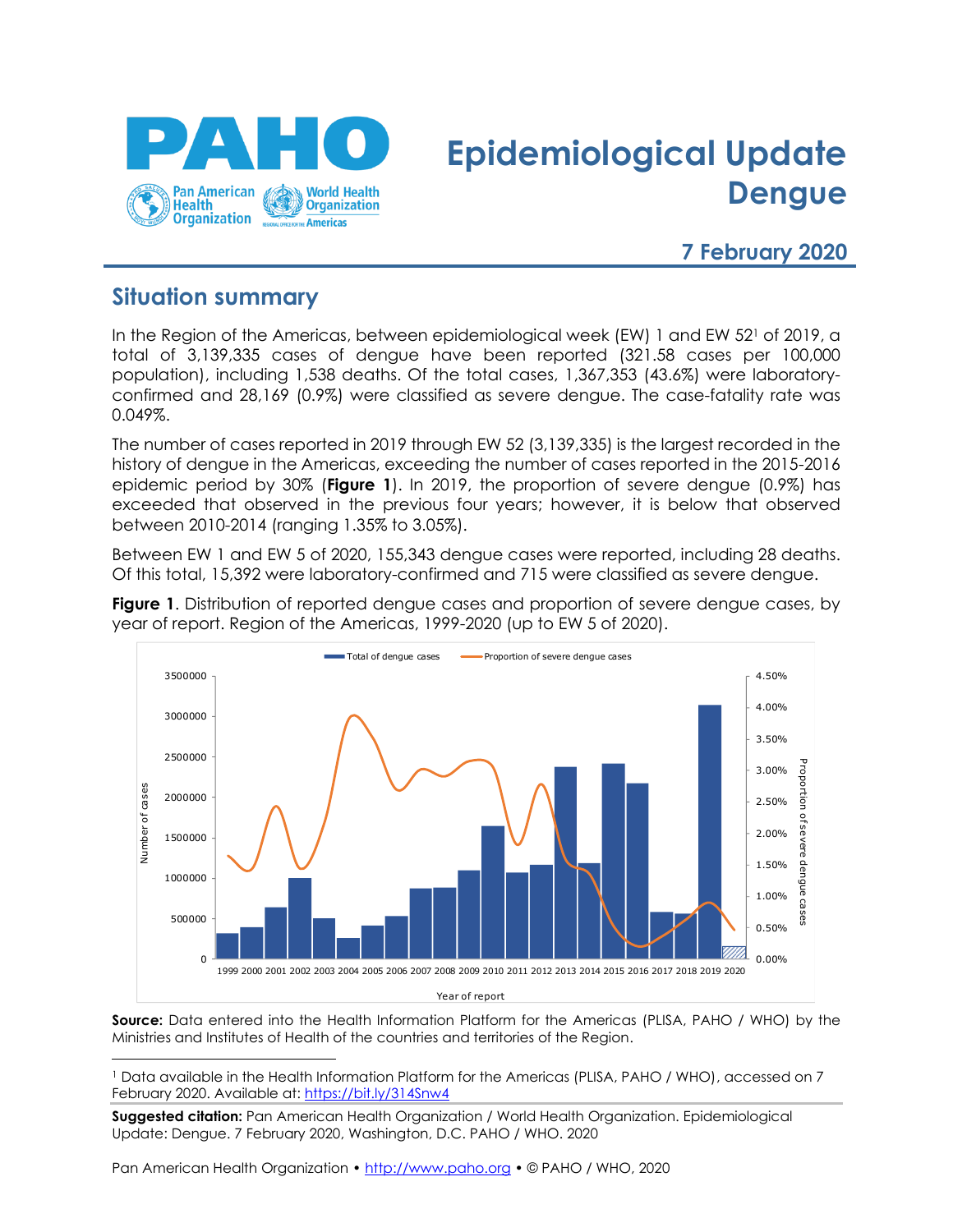When comparing the cumulative incidence rates by sub-region in 2019 (through EW 52) with the previous epidemic period (2015-2016, through EW 52), the incidence rates exceed those during the previous epidemic cycle for all sub-regions except for the Andean sub-region (**Figure 2**).

In 2019, 34 countries and territories of the Region of the Americas reported an increase in cases at the national level or in some areas of the country compared to 2018. Countries such as Belize, Costa Rica, El Salvador, Mexico, and Nicaragua reported three times more cases than the previous year. Other countries and territories, such as Antigua and Barbuda, Brazil, the Dominican Republic, Guadeloupe, Guatemala, Honduras, Jamaica, and Martinique, reported seven to ten times more dengue cases.

In the first 4 weeks of 2020 in the Region of the Americas, 125,514 dengue cases were reported (12.86 cases per 100,000 population), including 27 deaths, 12,891 laboratory-confirmed cases, and 498 cases classified as severe dengue (0.4%). Countries such as Bolivia, Honduras, Mexico, and Paraguay have reported an increase of two to three times more dengue cases in 2020 compared to the same period in 2019.



**Figure 2.** Incidence rates of reported dengue cases through EW 52, by year and sub-region. Region of the Americas, 2014-2019.

**Source:** Data entered into the Health Information Platform for the Americas (PLISA, PAHO / WHO) by the Ministries and Institutes of Health of the countries and territories of the Region.

The four dengue virus serotypes (DENV 1, DENV 2, DENV 3, and DENV 4) are present in the Americas. In 2019, co-circulation of all four serotypes was detected in Brazil, Guatemala, and Mexico; serotypes DENV 1, DENV 2, and DENV 3 co-circulated in Colombia, the Dominican Republic, Martinique, Panama, and Venezuela; DENV 1, DENV 2, and DENV 4 co-circulated in Paraguay and Peru; and DENV 2, DENV 3, and DENV 4 co-circulated in the Cayman Islands2.

<sup>2</sup> More information on circulating serotypes by country is available at: PAHO / WHO Health Information Platform for the Americas (PLISA):<https://bit.ly/314Snw4>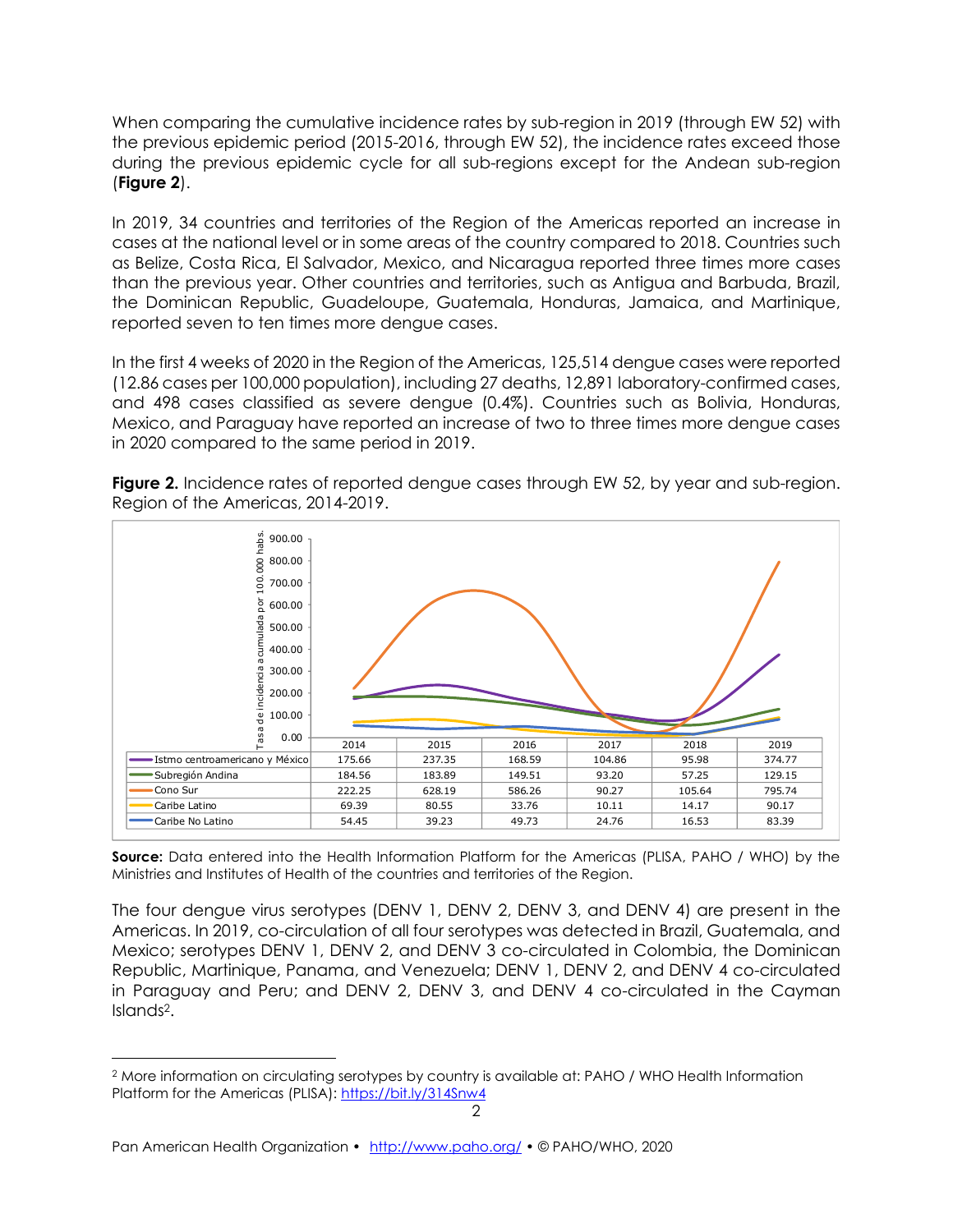In 2019, the five countries in the Americas with the highest incidence rates were Nicaragua (2,962.2 cases per 100,000 population), Belize (2,173.3 cases per 100,000 population), Honduras (1,230.7 cases per 100,000 population), Brazil (737.4 cases per 100,000 population), and El Salvador (428.4 cases per 100,000 population) (**Table 1**).

**Table 1**. Incidence rates and number of dengue cases, proportion of severe dengue cases, case-fatality rates, and serotypes, in 11 selected countries of the Region. EW 1 to EW 52 of 2019.

| <b>Country</b>  | Incidence rate<br>(cases per<br>100,000 pop.) | <b>Number of</b><br>cases | <b>Proportion of</b><br>severe<br>dengue $(\%)$ | <b>Case fatality</b><br>rate $(%)$ | <b>Serotypes</b><br>reported |
|-----------------|-----------------------------------------------|---------------------------|-------------------------------------------------|------------------------------------|------------------------------|
| Nicaragua       | 2,962.18                                      | 186,173                   | 0.65                                            | 0.016                              | 2                            |
| <b>Belize</b>   | 2,173.30                                      | 8,302                     | 1.31                                            | 0.000                              | $1 - 2$                      |
| <b>Honduras</b> | 1,230.71                                      | 112,708                   | 17.24                                           | 0.160                              | $1 - 2$                      |
| Brazil*         | 737.40                                        | 2,226,865                 | 0.06                                            | 0.035                              | $1 - 2 - 3 - 4$              |
| El Salvador     | 428.42                                        | 27,470                    | 0.39                                            | 0.051                              | $\overline{2}$               |
| Guatemala       | 285.20                                        | 50,432                    | 0.22                                            | 0.131                              | $1 - 2 - 3 - 4$              |
| Colombia        | 475.40                                        | 127,553                   | 1.10                                            | 0.068                              | $1 - 2 - 3$                  |
| Jamaica         | 260.61                                        | 7,555                     | 0.04                                            | 0.318                              | $2 - 3$                      |
| Mexico          | 205.31                                        | 268,458                   | 1.25                                            | 0.071                              | $1 - 2 - 3 - 4$              |
| Costa Rica      | 189.78                                        | 9,400                     | 0.12                                            | 0.000                              | $1-2$                        |
| Paraguay        | 171.25                                        | 11,811                    | N/A                                             | 0.076                              | $1 - 2 - 4$                  |

**\***This value refers to the incidence rate of total dengue cases reported in Brazil, in the corresponding period.

**Note:** To calculate the incidence rates, proportion of severe dengue cases, and case-fatality rates, discarded cases were excluded.

N/A: Not applicable – no data available

**Source:** Data entered into the Health Information Platform for the Americas (PLISA, PAHO / WHO) by the Ministries and Institutes of Health of the countries and territories of the Region. For Brazil, Guatemala, Honduras, and Nicaragua, the data was shared by the International Health Regulations (IHR) National Focal Points (NFPs).

The following is a summary of the epidemiological situation for dengue in select countries.

In **Bolivia**, between EW 1 and EW 52 of 2019, 16,193 cases of dengue were reported, including 23 deaths. Of the total reported cases, 7,240 were laboratory-confirmed and 323 were classified as severe dengue. An increasing trend in reported cases was observed from EW 42 of 2019. Of the confirmed cases reported, 80% were in four departments: Tarija (23%), La Paz (21%), Beni (19%), and Cochabamba (17%).

In 2019, the national cumulative incidence rate was 144.37 cases per 100,000 population, representing a 113% relative increase compared to the same period in 2018 (67.73 cases per 100,000 population), and exceeding that observed in the previous 2 years. In 2019, serotypes DENV 1 and DENV 2 circulated.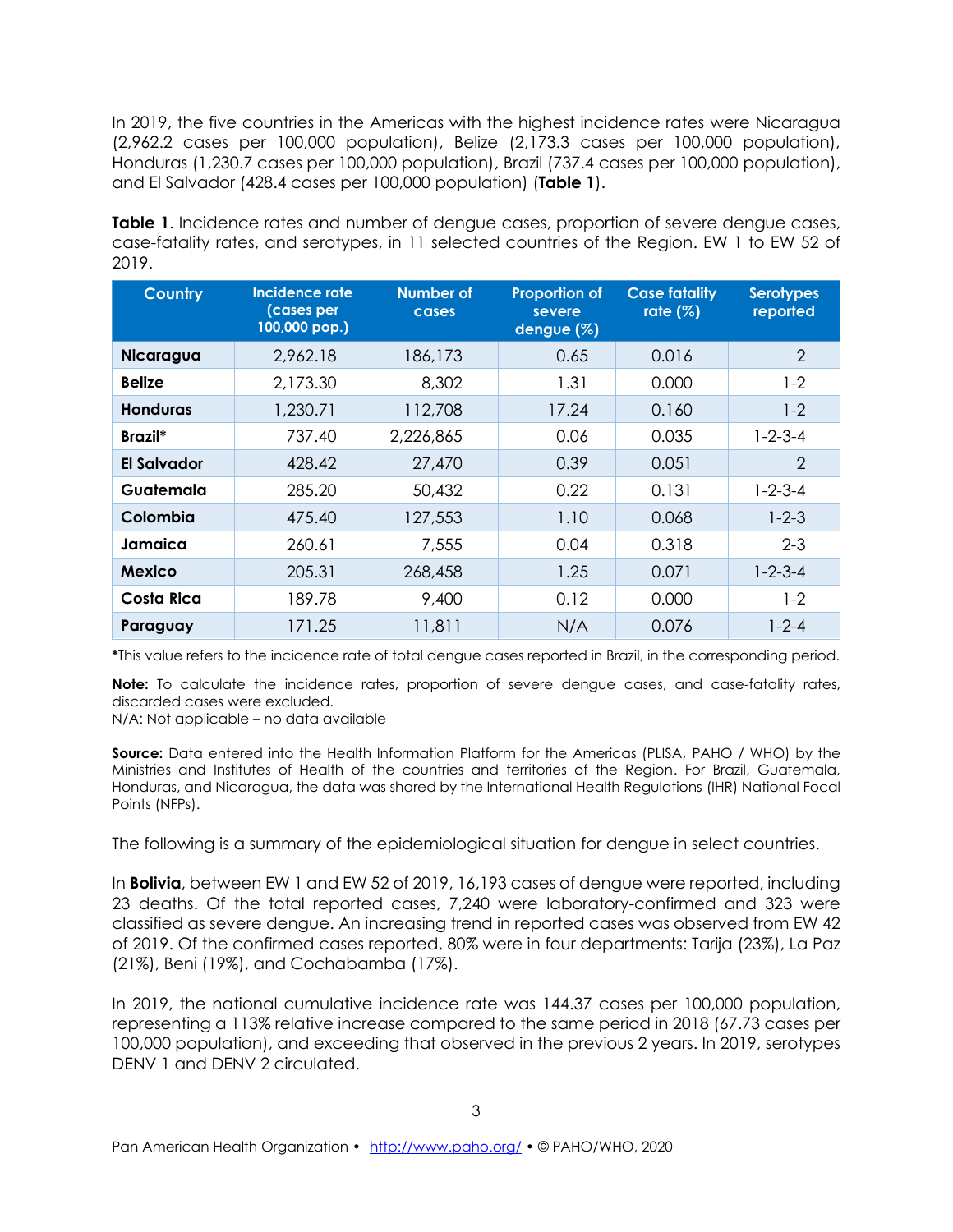The case-fatality rate at the national level in 2019 was 0.142%, which is above that observed in 2018 (0.079%). La Paz Department accounted for 65% of reported deaths.

In 2020, as of EW 4, there were 9,142 dengue cases reported, with an incidence rate of 81.51 cases per 100,000 population, representing seven times more cases than reported during the same period in 2019 (11.09 cases per 100,000 population). Of the total cases, 29 were classified as severe dengue and there were 5 deaths reported (case-fatality rate 0.055%). The departments with the highest number of cases reported are Beni (1,664 cases) and Santa Cruz de la Sierra (5,641 cases). Deaths have been reported in the departments of Beni (1), La Paz (1), Pando (1), and Santa Cruz (2). DENV 1 and DENV 2 serotypes continue to circulate.

In **Brazil**, between EW 1 and EW 52 of 2019, a total of 2,226,865 probable cases of dengue were reported, including 789 deaths. Of the total cases, 1,594,663 cases were probable cases, 1.244.082 were laboratory-confirmed, and 30,074 remain under investigation. Of the confirmed cases, 19,187 were classified as dengue with warning signs and 1,453 as severe dengue; of the cases of dengue with warning signs and severe dengue cases, 1,099 cases remain under investigation.

The case-fatality rate at the national level in 2019 was 0.05%. Of the total deaths reported in 2019, 13% (103 deaths) were confirmed by clinical-epidemiological criteria and 307 remain under investigation. The highest case-fatality rates were observed in the Central-West (0.08%) and the South (0.06%) regions. By age group, persons aged 80 years and older had the highest case-fatality rate (0.97%), followed by persons aged 60 to 79 years (0.17%) (**Figure 4**).

In 2019, the cumulative national incidence rate of probable cases was 737.4 cases per 100,000 population, representing a 486.4% relative increase compared to the same period in 2018 (126.7 cases per 100,000 population). By geographical region, the highest incidence rate was reported in the Central-West (1,386.9 cases per 100,000 population), followed by the Southeast (1,156.4 cases per 100,000 population), Northeast (377.5 cases per 100,000 population), North (198.7 cases per 100,000 population), and South (165.5 cases per 100,000 population). The federal units with the highest incidence rates were Minas Gerais (2,278.3 cases per 100,000 population), Mato Grosso do Sul (1,993.9 cases per 100,000 population), Goiás (1,724.7 cases per 100,000 population), Espírito Santo (1,606.8 cases per 100,000 population), the Federal District (1,272.0 cases per 100,000 population), and São Paulo (964.9 cases per 100,000 population). Of the total probable cases reported, 66% were in the Southeast region (**Figure 3**).

All four serotypes, DENV 1, DENV 2, DENV 3, and DENV 4, circulated in 2019.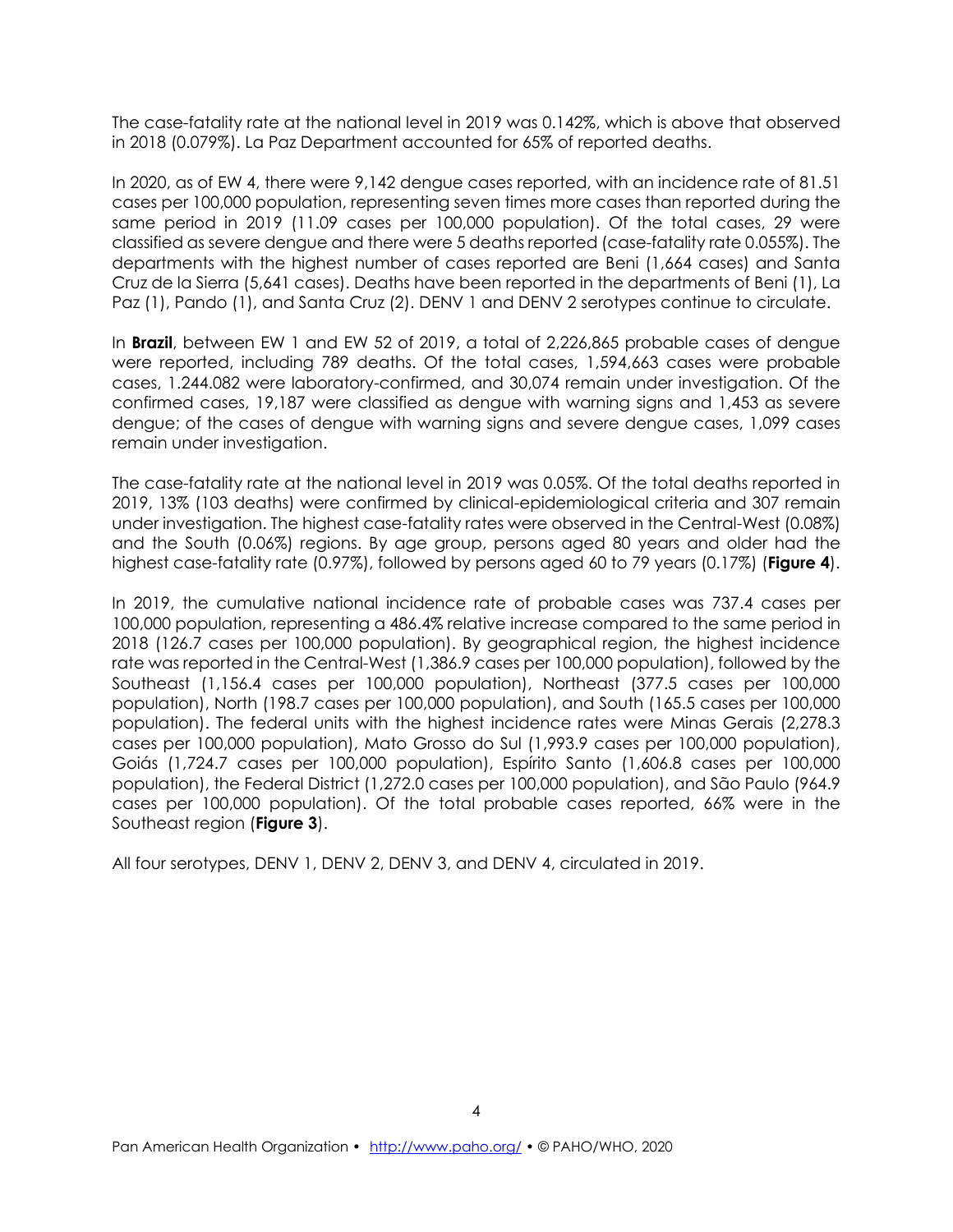**Figure 3.** Dengue incidence rate distribution by region and epidemiological week of report. Brazil, EW 1 to EW 52 of 2019.



**Source:** Data published by the Brazil Ministry of Health and reproduced by PAHO/WHO.



**Figure 4.** Dengue case-fatality rate, by age group. Brazil, 2019.

**Source:** Data received from the Brazil International Health Regulations (IHR) National Focal Point (NFP) and reproduced by PAHO/WHO.

In **Colombia**, between EW 1 and EW 52 of 2019, 127,553 cases of dengue were reported, including 87 confirmed deaths. Of the total reported cases, 4,063 were laboratory-confirmed, 64,716 were classified as dengue with warning signs, and 1,406 as severe dengue. Since EW 8 of 2019, an increasing trend above the epidemic threshold was observed with a peak in EW 27, followed by a gradual decrease in reported cases, while remaining above the epidemic threshold until EW 52 of 2019. Of the cases reported, 72.4% were in 10 departments: Antioquia, Casanare, Cesar, Huila, Meta, Norte de Santander, Santander, Sucre, Tolima, and Valle del Cauca.

Of the 261 total deaths reported, 87 were laboratory-confirmed, 118 were discarded, and 56 remain under investigation.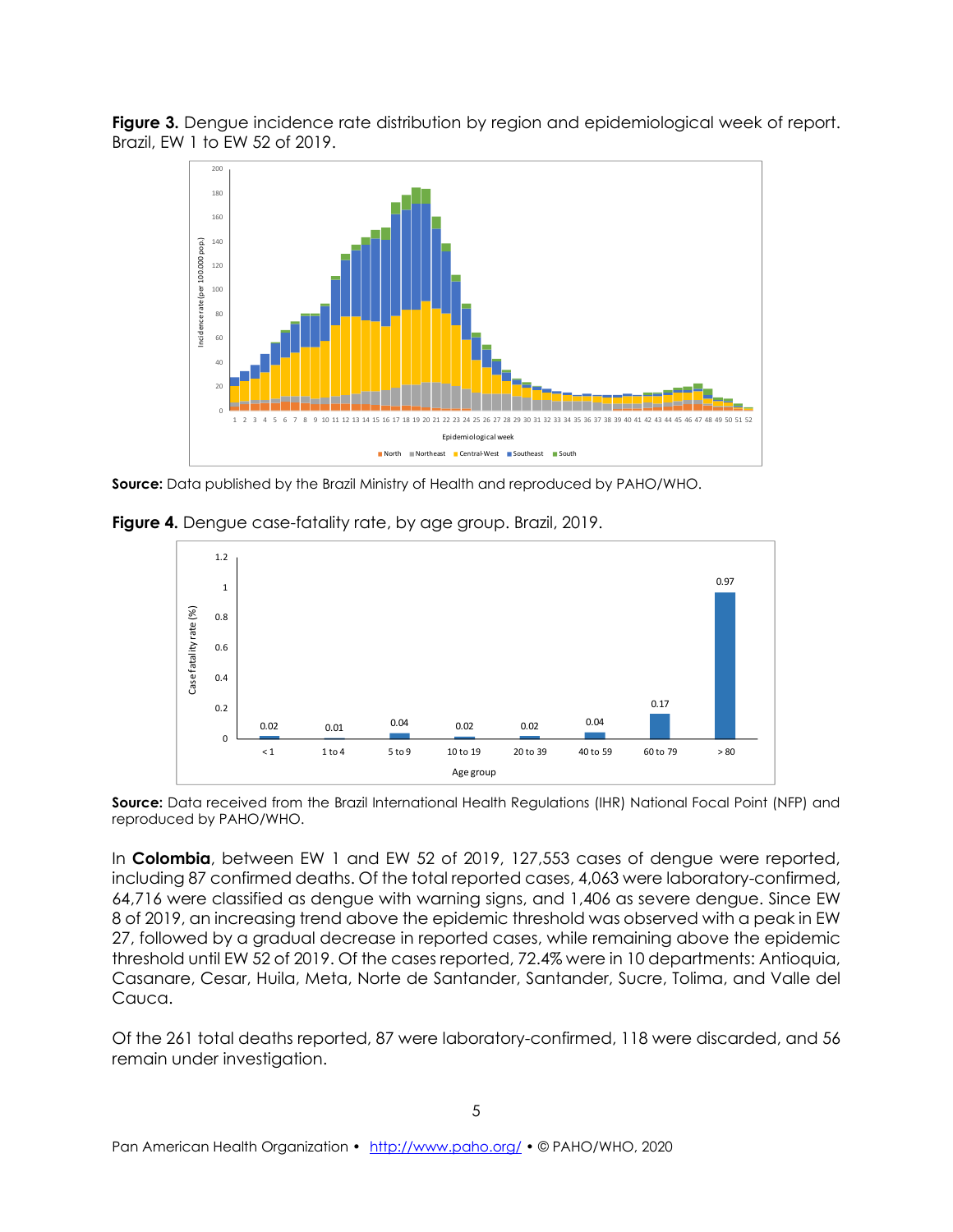In 2019, the cumulative national incidence rate was 475.4 cases per 100,000 population, representing a 425% relative increase compared to the same period in 2018 (90.62 cases per 100,000 population) and has exceeded that observed in the previous 8 years.

Of the 36 territorial entities of the country, 20 had incidence rates above the national rate (475.4 cases per 100,000 population). The departments with an incidence rate exceeding 1,000 cases per 100,000 population were in the following departments in decreasing order: Amazonas (5,809.2 cases per 100,000 population), Meta (2,187.3 cases per 100,000 population), Casanare (1,986.3 cases per 100,000 population), Huila (1,556 cases per 100,000 population), Tolima (1,525.8 cases per 100,000 population), Guainía (1,218.3 cases per 100,000 population), Putumayo (1,159.6 cases per 100,000 population), Vaupes (1,147 cases per 100,000 population), Arauca (1,134.7 cases per 100,000 population), Sucre (1,101.4 cases per 100,000 population), and Vichada (1,078.8 cases per 100,000 population).

In 2019, serotypes DENV 1, DENV 2, and DENV 3 circulated.

In 2020 until EW 3, a total of 8,624 cases of dengue were reported, of which 3,878 (45.0%) were classified as dengue cases without warning signs, 4,634 (53.7%) dengue cases with warning signs, and 112 (1.3%) cases of severe dengue. Of the 36 territorial entities of the country, 9 accounted for 67% (5,750 cases) of the national total: Cali, Tolima, Valle del Cauca, Huila, Cesar, Santander, Meta, Barranquilla, and Cundinamarca.

In 2020, 53.5% of the reported cases are male, and children under 5-years-old accounted for 12.2% of the overall cases (1,036) and 17.0% (19) of severe dengue cases.

In 2020, serotypes DENV 1, DENV 2, and DENV 3 have continued to circulate.

Between EW 8 of 2019 and EW 3 of 2020, an epidemic has been observed at the national level, with cases reported above the expected threshold in comparison to the data from previous years (2013-2019) (**Figure 5**).

**Figure 5**. Dengue cases reported by endemic channels by epidemiological week of report. Colombia, EW 1 of 2019 to EW 3 of 2020.



**Source:** Data published by the Colombia National Institute of Health and reproduced by PAHO/WHO.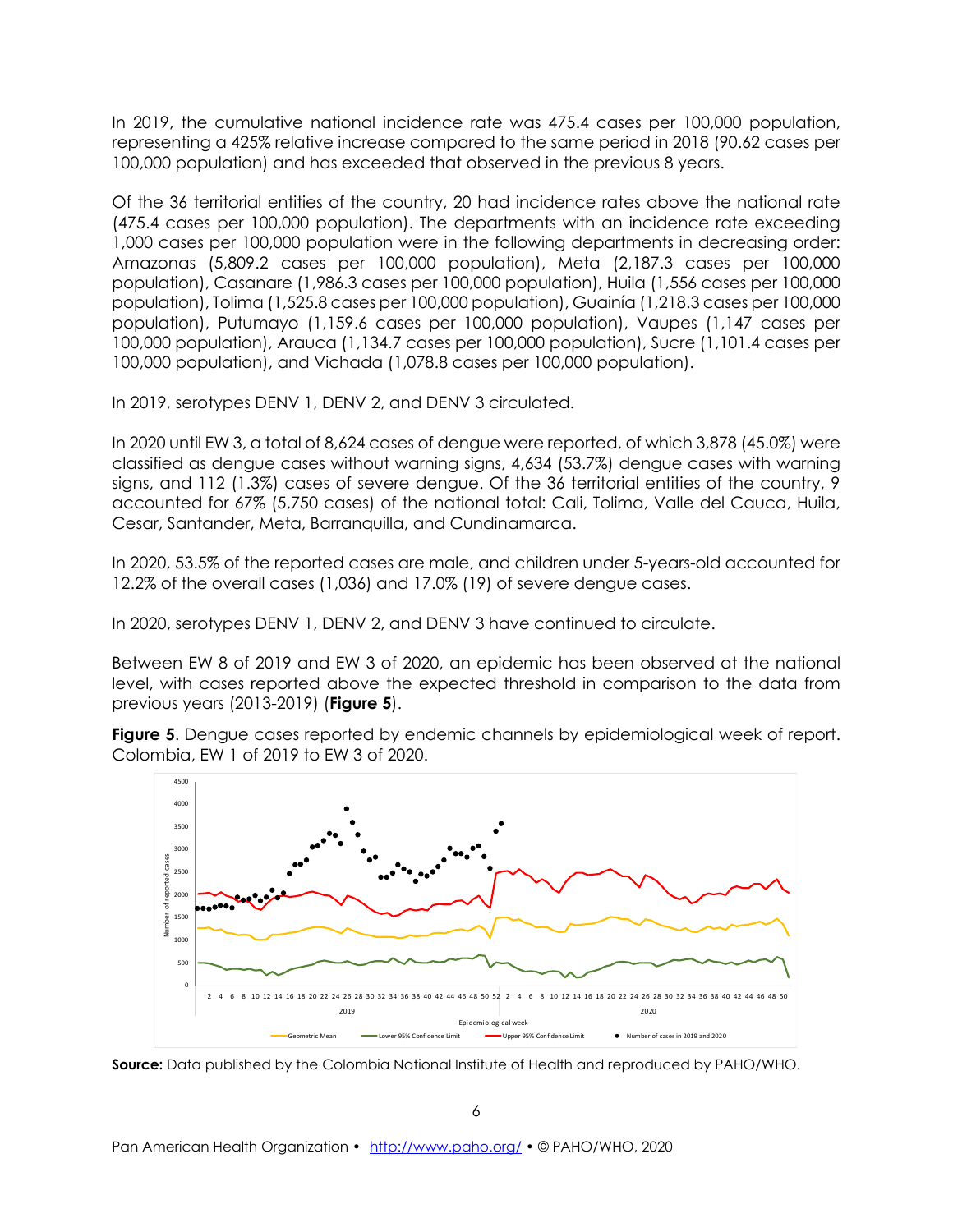In **Dominica**, between EW 31 and EW 52 of 2019, 1,066 cases of dengue were reported, of which 47 were confirmed by laboratory, 199 were hospitalized, and 12 were severe dengue. One death in an individual with comorbidities was reported. Persons aged 1 to 15 years represented 53% of the total reported cases and 19% of the total hospitalized cases. During 2019, DENV 3 was the circulating serotype.

The national cumulative incidence rate was 179.73 cases per 100,000 population, representing a 195% relative increase compared to the same period in 2018 (60.81 cases per 100,000 population) and exceeding the rates observed in the preceding 5 years.

Between EW 1 and EW 3 of 2020, 37 cases of dengue were reported (52 cases per 100,000 population), of which none were confirmed by laboratory and one was classified as severe dengue. No deaths have been reported.

In the **Dominican Republic**, between EW 1 and EW 52 of 2019, a total of 20,183 cases of dengue were reported (cumulative incidence rate of 194.8 per 100,000 population). Of the total reported cases, 3,648 were confirmed, including 53 deaths, and 328 were classified as severe dengue.

By age group, the highest incidence rates in 2019 were among children under 15 years (546.3 cases per 100,000 population) and persons aged 15 to 49 years (71.3 cases per 100,000 population).

In 2019, among the 32 provinces, 10 had incidence rates above the national rate (194.8 cases per 100,000 population), in decreasing order: San José de Ocoa (665.0 cases per 100,000 population), Barahona (460.0 cases per 100,000 population), Independencia (432.1 cases per 100,000 population), Valverde (330.4 cases per 100,000 population), Azua (286.8 cases per 100,000 population), Monte Cristi (252.1 cases per 100,000 population), Sánchez Ramírez (250.6 cases per 100,000 population), Peravia (218.0 cases per 100,000 population), Santo Domingo (214.9 cases per 100,000 population), and Baoruco (162.9 cases per 100,000 population). In 2019, serotypes DENV 1, DENV 2, and DENV 3 circulated.

In 2020 as of EW 1, 188 probable cases of dengue were reported, and no laboratoryconfirmed cases or deaths were reported. The cumulative national incidence rate is 93.56 cases per 100,000 population and the provinces with the highest cumulative incidence are: Hermanas Mirabal (564.0 cases per 100,000 population), Hato Mayor (303.0 cases per 100,000 population), Santiago (253.7 cases per 100,000 population), and Sánchez Ramírez (239.5 cases per 100,000 population).

The highest incidence rates by age group were reported among children under 15 years (5.1 cases per 100,000 population) and among persons aged 15 to 49 years (0.6 cases per 100,000 population).

In **Guadeloupe**, between EW 42 and EW 2 of 2020, 4,000 cases of dengue were reported, of which 800 were confirmed, and an increasing trend in the number of clinical cases reported by the sentinel doctors' network was observed. The observed values have exceeded the epidemic threshold.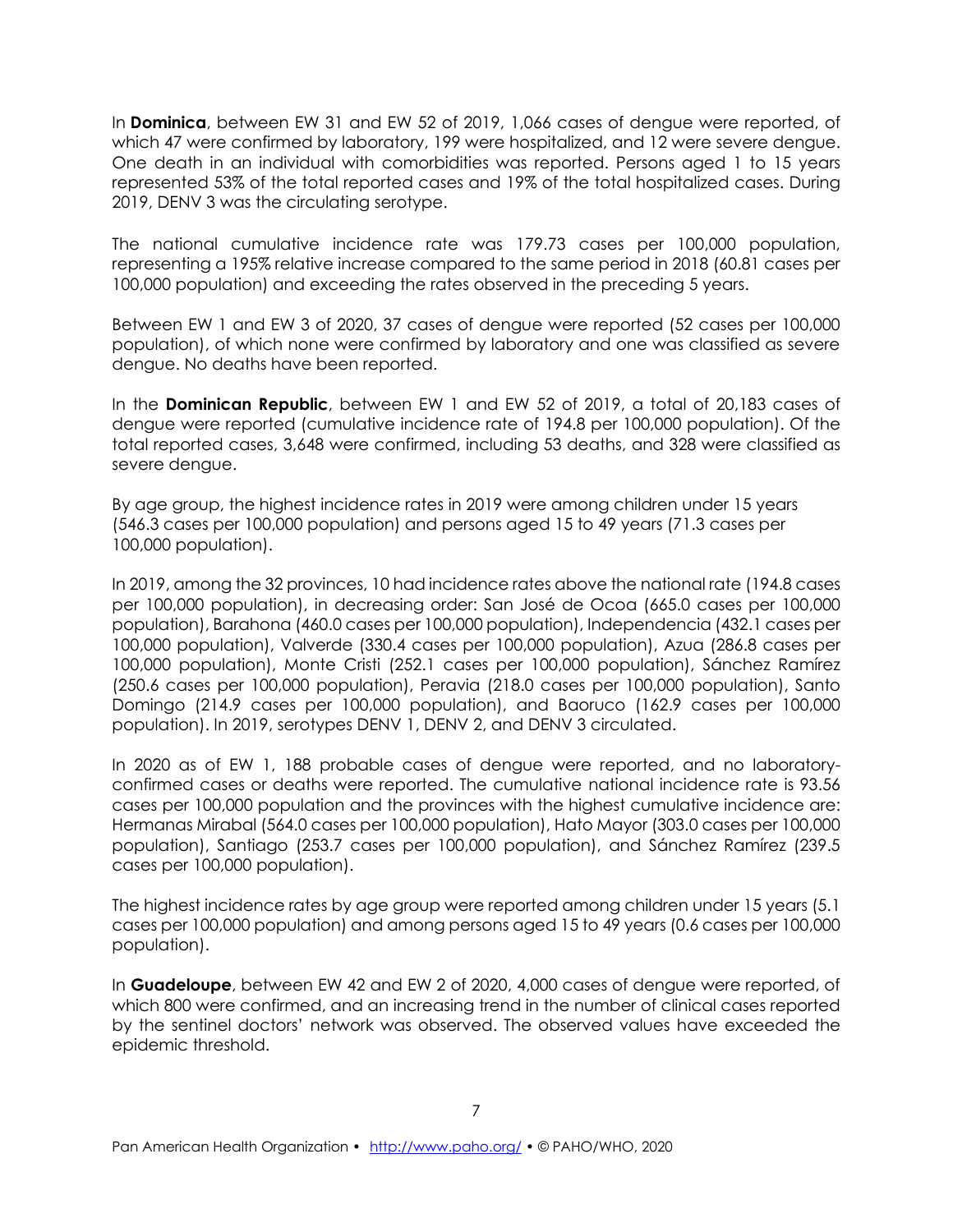The cumulative incidence rate for Guadeloupe is 719.38 cases per 100,000 population, representing a relative increase of 637% compared to the same period in 2018 (97.55 cases per 100,000 population) and exceeds the rates observed in the 5 previous years.

No cases of severe dengue or deaths have been reported. Serotypes DENV 1, DENV 2 and DENV 3 were identified in 2019, with DENV 2 predominating.

In **Guatemala**, between EW 1 and EW 52 of 2019, there were 50,449 suspected dengue cases, of which 1,629 were laboratory-confirmed, 17,938 were classified as dengue with warning signs, and 236 as severe dengue, including 90 deaths (of which 66 were confirmed).

The cumulative national incidence rate in 2019 was 285.2 cases per 100,000 population, representing a 650% relative increase compared to the same period in 2018 (43.9 cases per 100,000 population).

The number of suspected cases reported in 2019 far exceeds the number reported in 2018. During the 2019 epidemic cycle, an increasing trend was observed from EW 20 of 2019, with a peak of cases in EW 31 and EW 33, followed by a gradual decrease starting in EW 34, though still did not reach the same level of cases that was reported at the beginning of the year (**Figure 6**).



**Figure 6**. Distribution of suspected dengue cases by epidemiological week of report. Guatemala, EW 1 of 2018 to EW 49 of 2019.

**Source:** Data published by the Guatemala Ministry of Public Health and Social Assistance and reproduced by PAHO/WHO.

Of the 236 severe dengue cases, 113 were confirmed (including 66 deaths) and 52 remain under investigation (including 24 deaths). Among severe dengue cases, 64% were among children under 15 years and 57% were female. Incidence rates were highest among children aged 5 to 9-years-old, followed by 10 to 14-year-olds, for both sexes.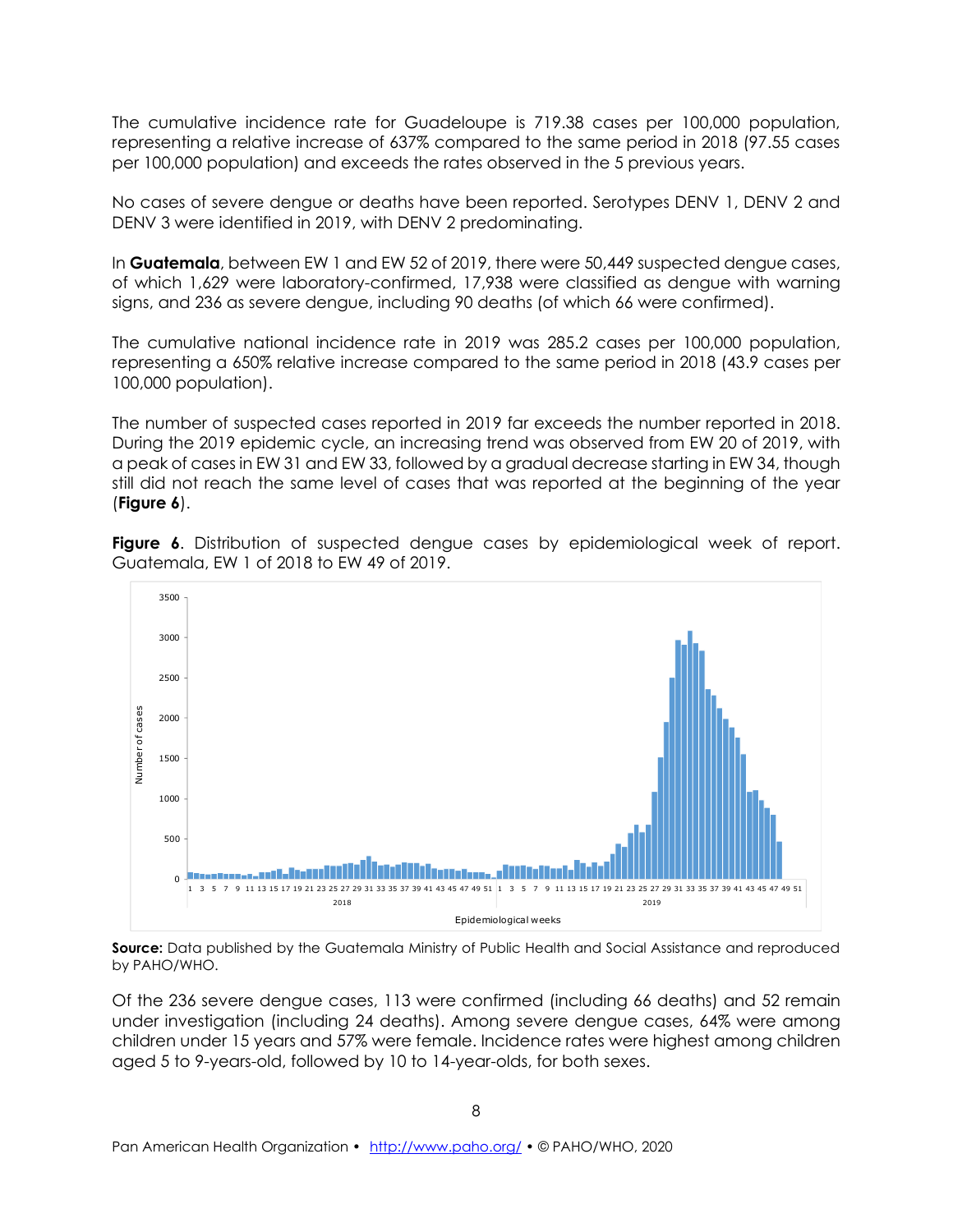Of the 29 health areas in the country, 12 had incidence rates above the national rate (285.2 cases per 100,000 population) in 2019, as follows: Petén Sur Oriental (1,774.6 cases per 100,000 population), Baja Verapaz (983.8 cases per 100,000 population), Zacapa (827.4 cases per 100,000 population), Petén Sur Occidental (598.3 cases per 100,000 population), Santa Rosa (594.0 cases per 100,000 population), Jutiapa (531.9 cases per 100,000 population), Chiquimula (517.8 cases per 100,000 population), Huehuetenango (444.2 cases per 100,000 population), Quetzaltenango (402.6 cases per 100,000 population), Ixcán (347.5 cases per 100,000 population), Izabal (329.9 cases per 100,000 population), Central Guatemala (288.0 cases per 100,000 population), and Retalhuleu (268.1 cases per 100,000 population).

In 2019, all four serotypes DENV 1, DENV 2, DENV 3, and DENV 4 circulated, with a predominance of DENV 2.

In 2020 until EW 4, a total of 1,054 suspected cases of dengue have been reported, of which 68 were confirmed by laboratory, 376 were classified as dengue with alarm signs, and 9 as severe dengue, including 2 deaths (suspected).

In 2020, 11 health areas had incidence rates that exceeded the national incidence rate (5.96 cases per 100,000 population), as follows: Baja Verapaz (42.83 cases per 100,000 population), Santa Rosa (32.44 cases per 100,000 population), Jutiapa (19.84 cases per 100,000 population), Quetzaltenango (14.36 cases per 100,000 population), Petén Sur Oriental (14.21 cases per 100,000 population), Escuintla (10.24 cases per 100,000 population), Sacatepéquez (10.01 cases per 100,000 population), Chiquimula (8.30 cases per 100,000 population), Suchitepéquez (7.05 cases per 100,000 population), Central Guatemala (6.73 cases per 100,000 population), and Izabal (6.19 cases per 100,000 population).

In **Honduras**, between EW 1 and EW 52 of 2019, a total of 112,708 suspected cases of dengue were reported, including 180 laboratory-confirmed deaths, and 17.2% (19,435 cases) were classified as severe dengue.

Between EW 24 and EW 30 of 2019, an increasing trend in dengue cases without warning signs was observed, after which the overall trend has been decreasing but have not reached the expected endemic values (**Figure 7**).

Of the 266 deaths reported, 180 were laboratory-confirmed, 52 were discarded following laboratory testing, 13 were identified as another disease, and 23 remain under investigation. Of the 180 laboratory-confirmed deaths, 58% (103 deaths) were among children under 15 years and 59% (105 deaths) were among females.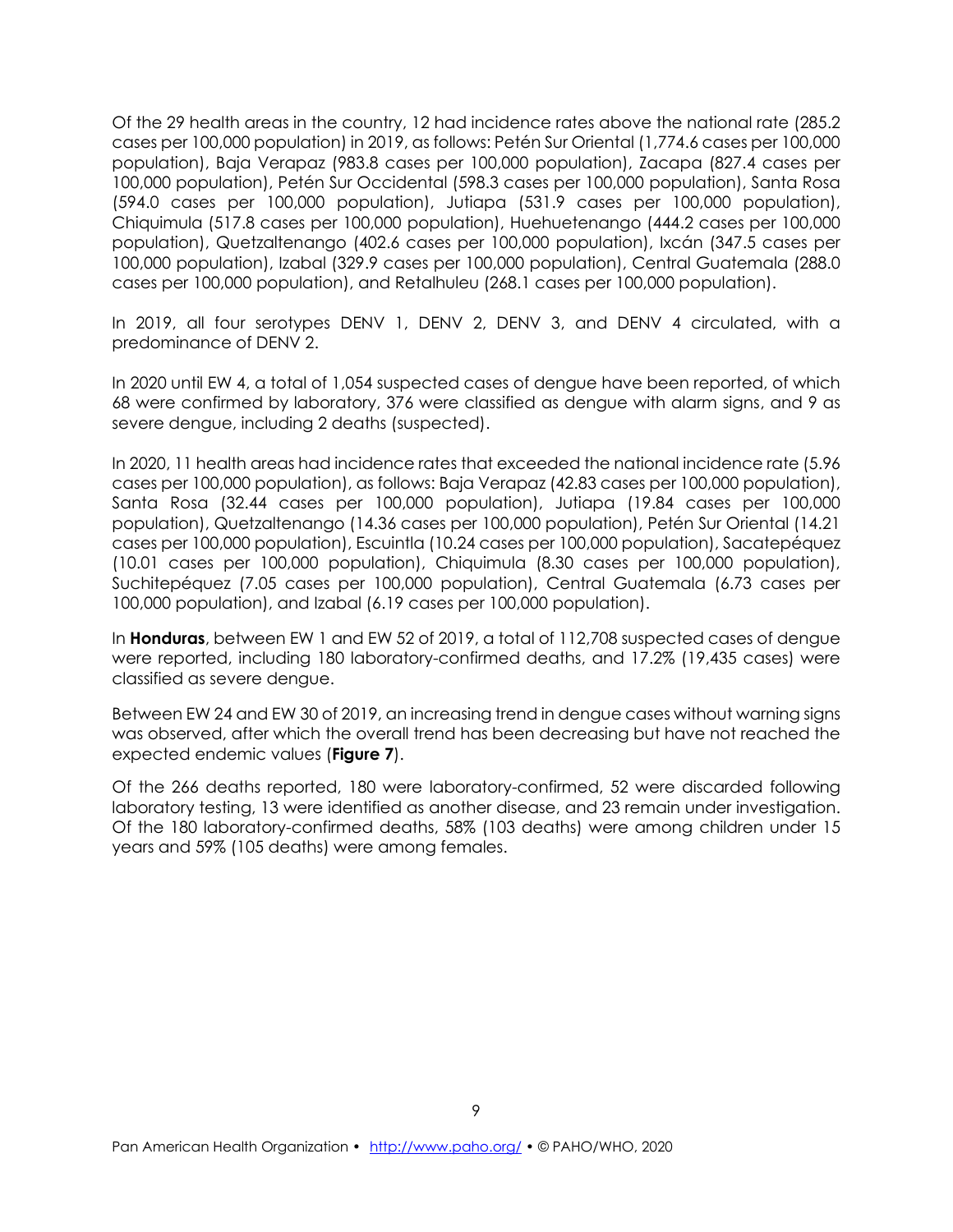In 2019, all 20 health regions reported dengue cases. The regions that reported the highest proportion of severe dengue cases were Cortés (37%), San Pedro Sula (36%), Santa Barbara (7%), and Metropolitan Central District (7%). Of the total deaths, 71% (127 deaths) were reported in the regions of Cortés (20.2%), Yoro (17.4%), San Pedro Sula (10.1%), Olancho (7.9%), Santa Barbara (7.9%), and Atlantida (7.9%). Serotypes DENV 1 and DENV 2 circulated.

In 2020 until EW 3, a total of 3,232 cases of dengue were reported nationally, of which 9% (275 cases) were classified as severe dengue. In this same period, 6 suspected deaths were reported and, 66% (4 deaths) of which were among children under 15 years old, as was observed in 2019. Of the deaths, 3 were laboratory-confirmed, 2 had no samples, and one had negative laboratory results.

**Figure 7.** Distribution of dengue cases without warning signs by epidemiological week. Honduras, 2018-2020 (until EW 3 of 2020)



**Source:** Data received from the Honduras International Health Regulations (IHR) National Focal Point (NFP) and reproduced by PAHO/WHO.

Overall, 60% of dengue cases without warning signs were distributed among 5 health regions: Central District (669 cases), Yoro (416 cases), El Paraíso (246 cases), Cortés (233 cases), and Atlantida (214 cases). However, the San Pedro Sula Metropolitan health region reported 75% of severe dengue cases (205).

In **Jamaica**, between EW 1 and EW 52 of 2019, 7,555 cases of dengue were reported (**Figure 8**), of which 137 were confirmed by laboratory, including 24 deaths. Of the total cases reported, 3 were severe dengue. Since EW 23 of 2019, an increasing trend above the epidemic threshold was observed, peaking in EW 40 of 2019 followed by a gradual decrease in cases, with another peak in EW 50 of 2019. The national cumulative incidence rate was 260.61 cases per 100,000 population, representing a 666.3% relative increase compared to the same period in 2018 (34.01 cases per 100,000 population) and exceeded that observed in the preceding 12 years.

In 2019, serotypes DENV 2 and DENV 3 circulated.

In 2020, until EW 2, no cases of dengue were reported.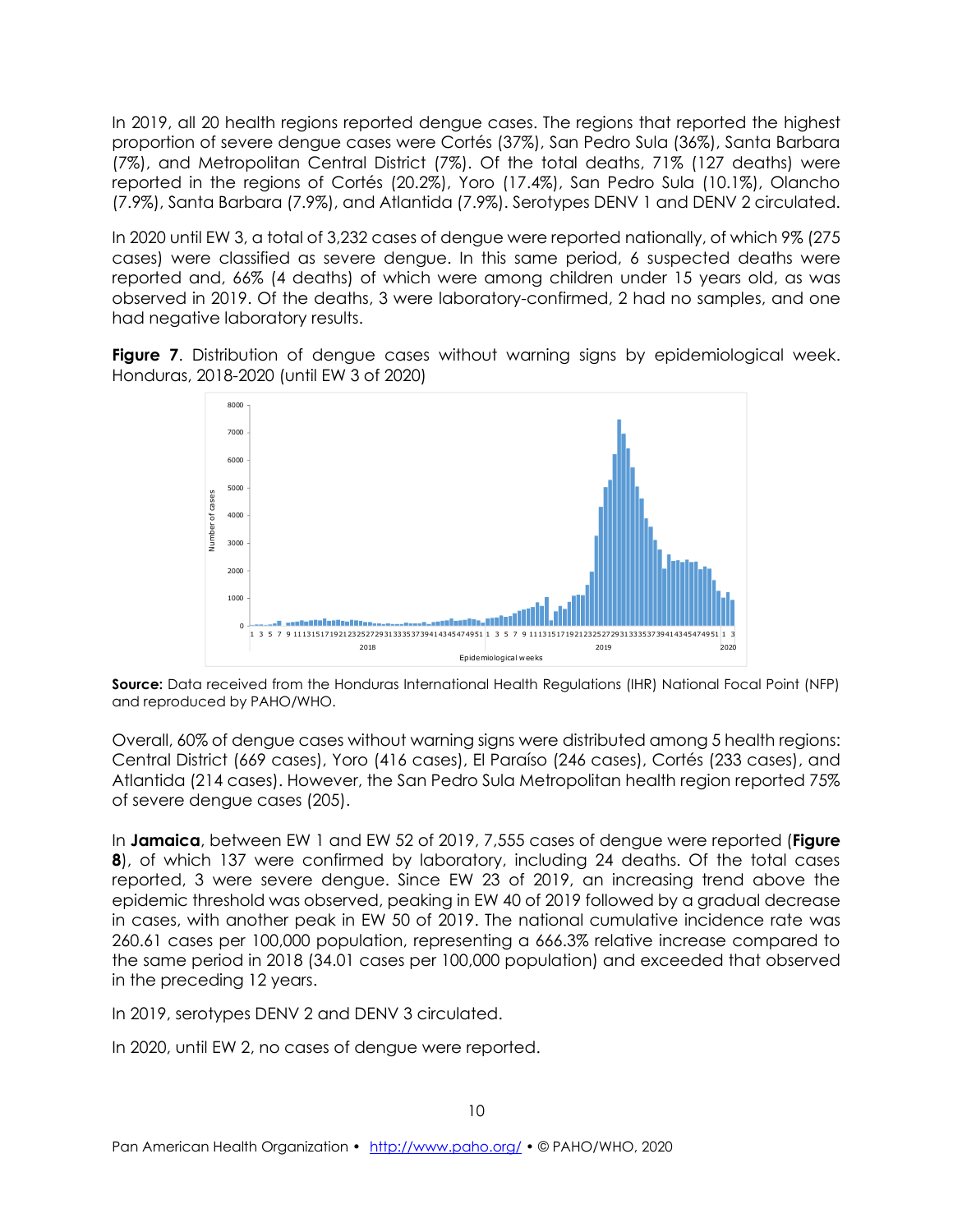

**Figure 8**. Distribution of dengue cases by year of report. Jamaica, 2004-2019.

**Source:** Data published by the Jamaica Ministry of Public Health and reproduced by PAHO / WHO.

In **Martinique**, between EW 27 and EW 2 of 2020, 1,600 clinical cases of dengue were reported. During the same period, 349 laboratory-confirmed cases were reported, including cases imported from the Ivory Coast, Cuba, the Dominican Republic, Reunion, and Saint-Martin. In 2018, no dengue cases were confirmed. The cumulative incidence rate in Martinique was 397.40 cases per 100,000 population, representing a 1,996% relative increase compared to the same period in 2018 (18.96 per 100,000 population) and exceeds that observed in the preceding 5 years.

No cases of severe dengue or deaths have been reported, and serotypes DENV 1, DENV 2, and DENV 3 have been identified, with DENV 3 predominating.

In **Nicaragua**, between EW 1 and EW 52 of 2019, a total of 186,173 suspected cases of dengue were reported (2,962.2 cases per 100,000 population), of which 10,587 were confirmed, including 30 deaths. Of the total reported cases, 1,210 were classified as severe dengue.

By age group, the highest incidence rates were among under 1-year-olds (8,989.2 cases per 100,000 population) and 1 to 4-year-olds (7,597.4 cases per 100,000 population).

In 2019, the highest incidence rates were reported in the departments of Carazo (6,090.6 cases per 100,000 population), Granada (5,110.4 cases per 100,000 population), and León (4,651.3 cases per 100,000 population). In 2019, DENV 2 circulated.

In 2020 until EW 4, a total of 6,345 suspected cases of dengue were reported, which is 3% higher compared with the same period in 2019, and with an incidence rate of 101.38 cases per 100,000 population. Of the suspected cases, 264 were laboratory-confirmed and 10 were classified as severe dengue. By age group, the highest incidence rates are among under 1 year-olds (354.0 cases per 100,000 population) and 1 to 4-year-olds (251.5 cases per 100,000 population). The highest incidence rates have been reported in the departments of Granada (210.7 cases per 100,000 population), León (184.5 cases per 100,000 population), and Madriz (147.8 cases per 100,000 population). In 2020, DENV 2 continues to circulate.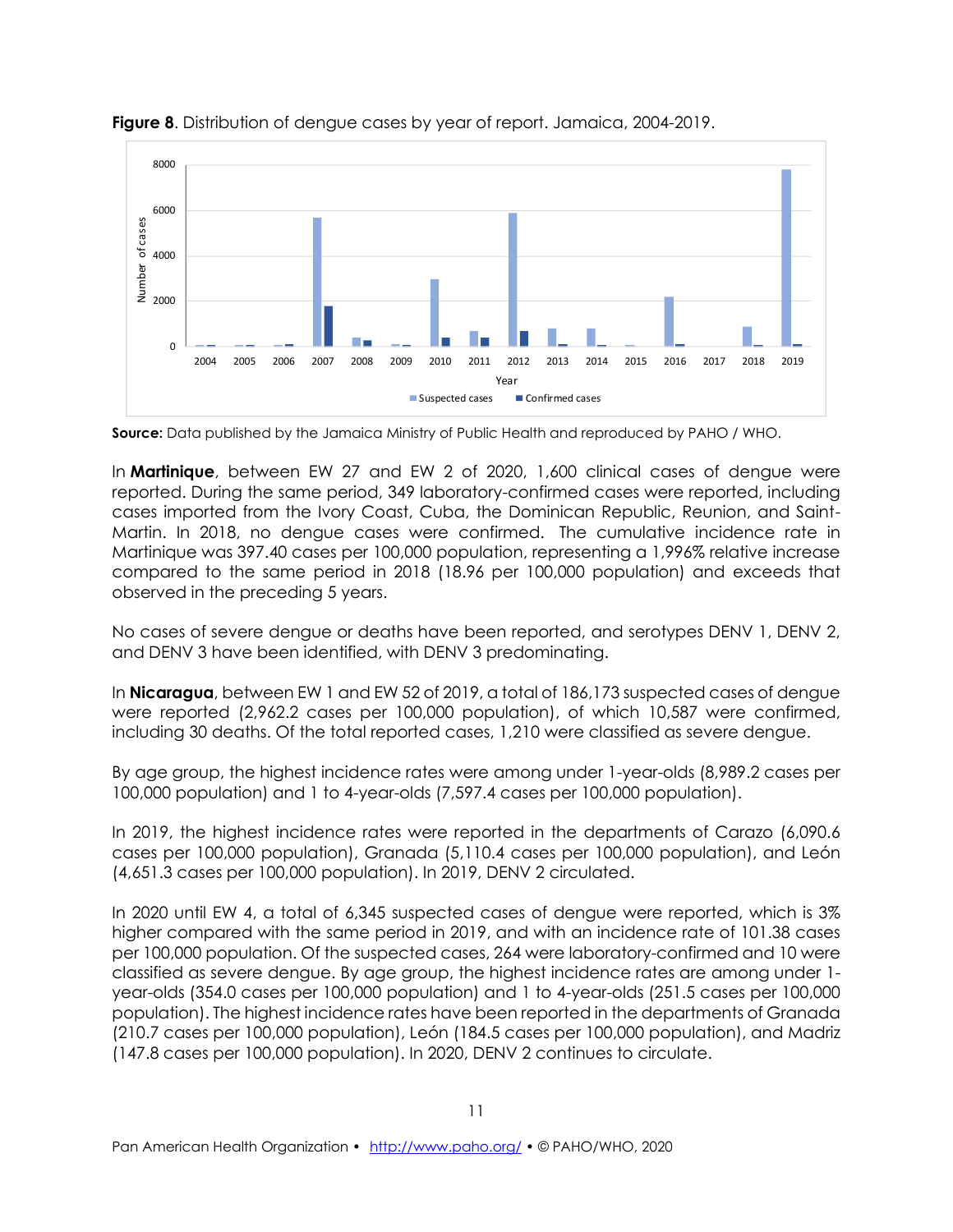In **Peru**, between EW 1 and EW 52 of 2019, 17,143 cases of dengue were reported, including 37 deaths. Of those, 9,878 were laboratory-confirmed, 2,980 were classified as dengue with warning signs, and 163 as severe dengue. From EW 39 of 2019, an increasing trend of cases was observed, with a peak in EW 45, followed by a gradual decrease in cases. Overall, 81.4% of cases were reported from 5 departments: Madre de Dios, Loreto, San Martín, Tumbes, and Lambayeque.

The cumulative national incidence rate was 52.66 cases per 100,000 population, representing a 243% relative increase compared to the same period in 2018 (13.1 cases per 100,000 population).

Five of the 24 departments in the country had incidence rates above the national incidence rate (52.66 cases per 100,000 population) in 2019, as follows: Madre de Dios (4,754.93 cases per 100,000 population), Tumbes (394.97 cases per 100,000 population), Loreto (272.12 cases per 100,000 population), San Martin (240.62 cases per 100,000 population), and Ucayali (115.4 cases per 100,000 population).

By age group, the highest incidence rates were among 30 to 59-year-olds (34.60%), 18 to 29 year-olds (24.88%), and children under 11 years (21.04 %), followed by adolescents (12.78%) and adults over 60-years-old (6.68%).

In 2019, the serotypes DENV 1, DENV 2, and DENV 4 circulated.

In 2020 until EW 4, a total of 4,054 cases of dengue have been reported, including 10 deaths. Of the reported cases, 797 were classified as dengue with warning signs and 43 as severe dengue. The cumulative national incidence rate is 12.43 cases per 100,000 population, exceeding that observed during the same period in the preceding 5 years. As in 2019, Madre de Dios, Loreto, San Martín, Tumbes and Lambayeque departments continue to report the greatest number of cases.

In 2020, the highest incidence rates by age group were reported among 30 to 59 year-olds (29.57%), 18 to 29-year-olds (26.81%), and children under 11 years (23.6%), followed by adolescents (14.25%) and adults over 60-years-old (5.75%).

In 2020, DENV 1 has been circulating.

In **Saint-Martin**, between EW 40 of 2019 and EW 2 of 2020, 420 cases of dengue were reported, of which 109 cases were confirmed. The cumulative incidence rate in Saint-Martin was 812.50 cases per 100,000 population, representing a 150% relative increase compared to the same period in 2018 (325.0 cases per 100,000 population) and exceeding that observed in the preceding 5 years.

In 2019, serotypes DENV 1, DENV 2, and DENV 3 were identified, with DENV 1 predominating.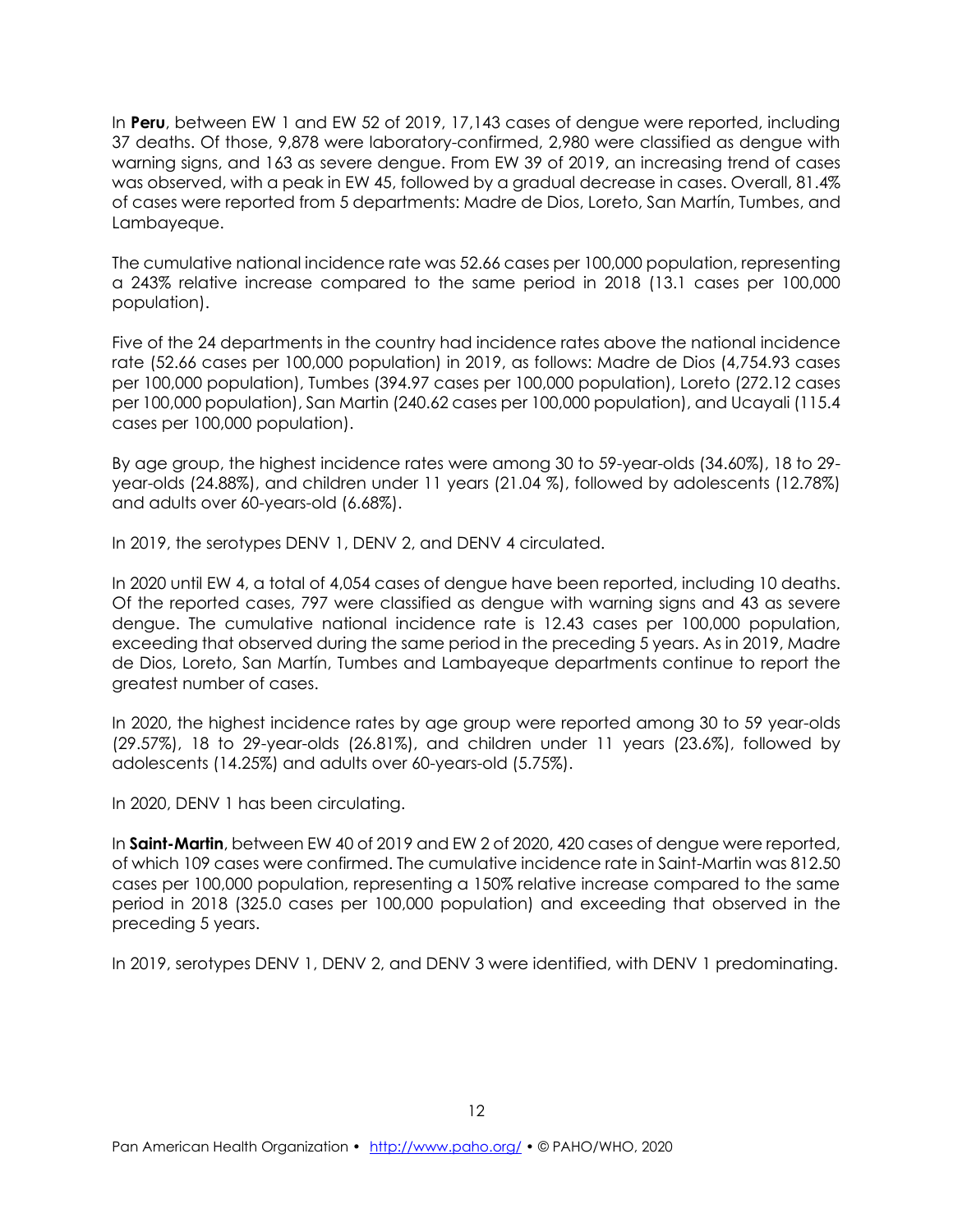# **Advice to Member States**

Given the increase in cases of dengue and severe dengue in several countries and territories in the Region of the Americas, the Pan American Health Organization / World Health Organization (PAHO/WHO) urges Member States to implement inter-sectoral preparedness and response measures for these outbreaks. PAHO/WHO reiterates the recommendations provided to Member States in the 21 November 2018 Epidemiological Alert<sup>3</sup> and the 22 February 2019 Epidemiological Update4.

The following is a summary of the key recommendations regarding outbreak preparedness and response, case management, laboratory diagnosis, risk communication, and integrated vector management.

#### **Outbreak preparedness and response**

As part of outbreak preparedness and response, it is recommended that Member States:

- strengthen disease surveillance, including laboratory diagnosis;
- review emergency plans;
- strengthen and intensify vector surveillance and control;
- ensure that healthcare professionals are properly trained for appropriate clinical diagnosis and clinical management of patients with dengue or other arboviruses, **with a special focus on age groups and at-risk groups with the highest case-fatality rates;**
- involve the community in prevention and control activities;
- ensure performance of the outbreak response is monitored and systematized, including the establishment of a situation room; and
- adapt risk communication according to the epidemiological scenario.

In countries with presence of the vectors but without dengue virus circulation, preparedness and response plans should focus on strategies to reduce the risk of transmission. Rapid investigation of all clinically suspected cases should be carried out as well as laboratory testing to confirm the presence of the dengue virus.

#### *Situation Room*

The situation room is a key tool for informed decision making, wherein information is analyzed through multi-disciplinary teams to support health management. It has a key role in the response to outbreaks and emergencies situations. In the case of dengue, the situation room

<sup>3</sup> Pan American Health Organization / World Health Organization. Epidemiological Update: Dengue. 21 November 2018, Washington, D.C. PAHO / WHO. 2018. Available at:<https://bit.ly/2U13MtX>

<sup>4</sup> Pan American Health Organization / World Health Organization. Epidemiological Update: Dengue. 22 February 2019, Washington, D.C. PAHO / WHO. 2019. Available at: https://bit.ly/2VUSX1C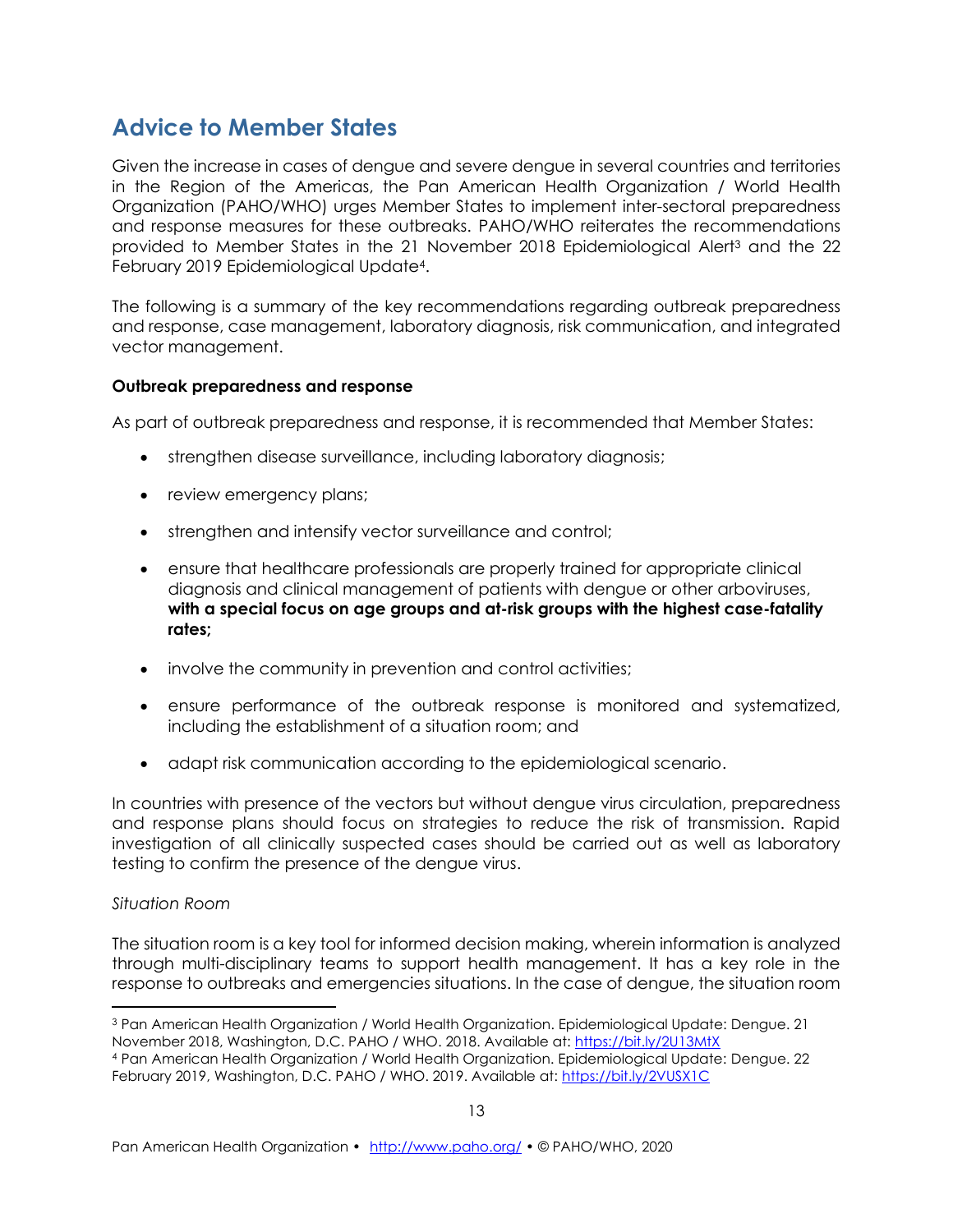is typically where key aspects of the inter-sectoral response are tracked, bringing together information from all involved sectors. The activities carried out in the situation room include, but are not limited to:

- Analysis and continuous systematic assessment of the current and prospective situation.
- Integration of epidemiological information, including laboratory diagnosis, vector control, and case management, aimed at:
	- o Early detection of cases and outbreaks.
	- o Monitoring trends and incidence.
	- o Understanding the dynamics of viral circulation.
- Guide and maintain data collection, including data quality control.
- Monitor actions and impact of intervention measures.
- Produce periodic concise, operationally focused situation reports to support coordination of the emergency or outbreak response. The situation report should:
	- o Provide a snapshot of the current needs, response, and gaps during outbreaks or emergency situations.
	- o Be a tool for mobilizing resources.
- Manage key aspects of logistics for the ongoing prevention and control response.

#### **Case management**

While the clinical manifestations of the disease are complex, treatment is relatively simple, inexpensive, and very effective in saving lives if timely and adequate management is provided. Early recognition of warning signs at different stages of the disease is critical in order to provide the necessary health care, and therefore prevent progression to severe disease.

When the clinical diagnosis is suggestive of dengue, chikungunya, or Zika, patients (particularly children), should be managed as a case of dengue and monitored daily to detect warning signs of severe illness, especially during the critical phase of the disease5.

#### **WARNING SIGNS OF DENGUE**

- 1. Intense abdominal pain or tenderness.
- 2. Persistent vomiting.
- 3. Clinical accumulation of liquids.
- 4. Bleeding from mucous membranes.
- 5. Lethargy or irritability.
- 6. Postural hypotension (lipothymia).
- 7. Hepatomegaly greater than 2 centimeters.
- 8. Progressive increase in hematocrit.

 $5$  PAHO / WHO. Dengue: Guidelines for patient care in the Region of the Americas,  $2^{nd}$  Edition 2016. Available at: <https://bit.ly/2U1Pp8t>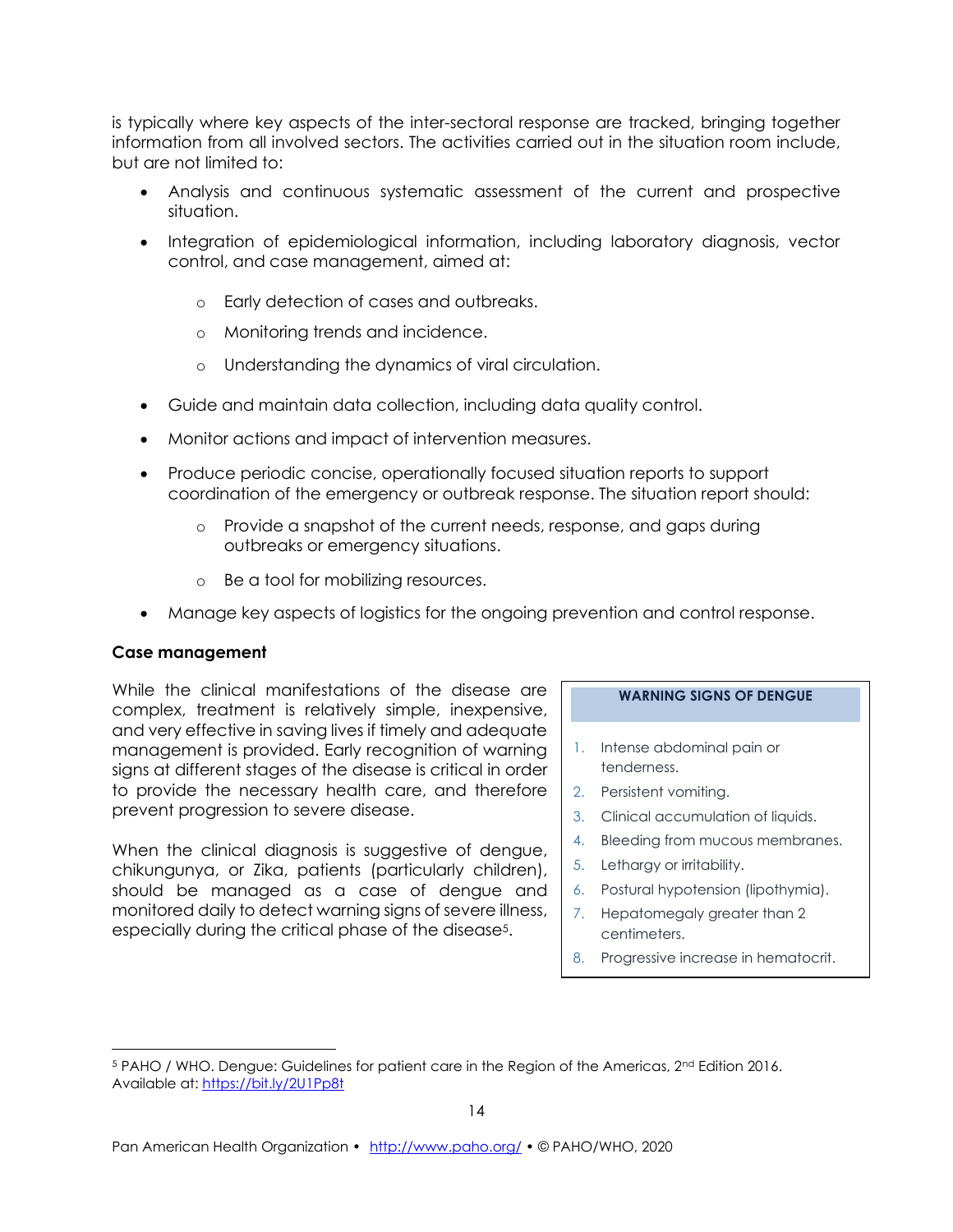In cases of dengue without warning signs, patients<sup>6</sup> should receive information about these signs for timely identification of warning signs and for seeking medical assistance.

#### **Clinical management and treatment of patients suspected with dengue should be initiated without waiting for laboratory confirmation of dengue. Initial clinical diagnosis is sufficient to offer timely and adequate medical care and treatment**.

#### **Organization of healthcare services and referral of patients**

The main objective of the prevention and control measures during dengue outbreaks is to prevent deaths. Consequently, timely and adequate care of patients, as well as strengthening coordination between different health areas and services, should be promoted. If dengue cases increase, the healthcare network should consider expanding healthcare services and ensuring sufficient supplies, equipment, medication, access to clinical tests, and hospital beds; adequate patient monitoring and the use of patient tracking forms should also be ensured.

The *primary level of healthcare* is key in the management of dengue cases, as this is the level in which the first contact with patients occurs and where most cases receive medical attention. Therefore, it is recommended that the primary level of healthcare:

- Have sensitized and trained personnel for the triage of cases upon arrival at the healthcare service. These personnel should provide instructions and guidance to patients and/or family members on how to identify warning signs of dengue and seek the nearest healthcare service as soon as these signs occur.
- Have healthcare personnel trained to observe and detect patients who present with warning or severe signs in waiting, in order to ensure immediate care and reduce waiting time.
- Establish *dengue units* for the management of dengue cases with warning signs.
- Ensure continuous clinical monitoring of patients with specialized medical needs, comorbidities, pregnant women, concomitant conditions, or persons whose social situation makes it difficult to access the necessary care (such as persons living in remote places, refugees, displaced persons, among others).
- Establish referral and counter-referral systems for severe dengue cases between different healthcare levels. Severe cases of dengue should be referred to a higherlevel unit (secondary or tertiary level), after stabilization of the patient and coordination between healthcare units.
- All units of this level should have flowcharts and guidelines for the clinical management of dengue, available to all medical and paramedical personnel, for any necessary consultation during medical attention of patients.

<sup>6</sup> Or parents or guardians, in the case of children.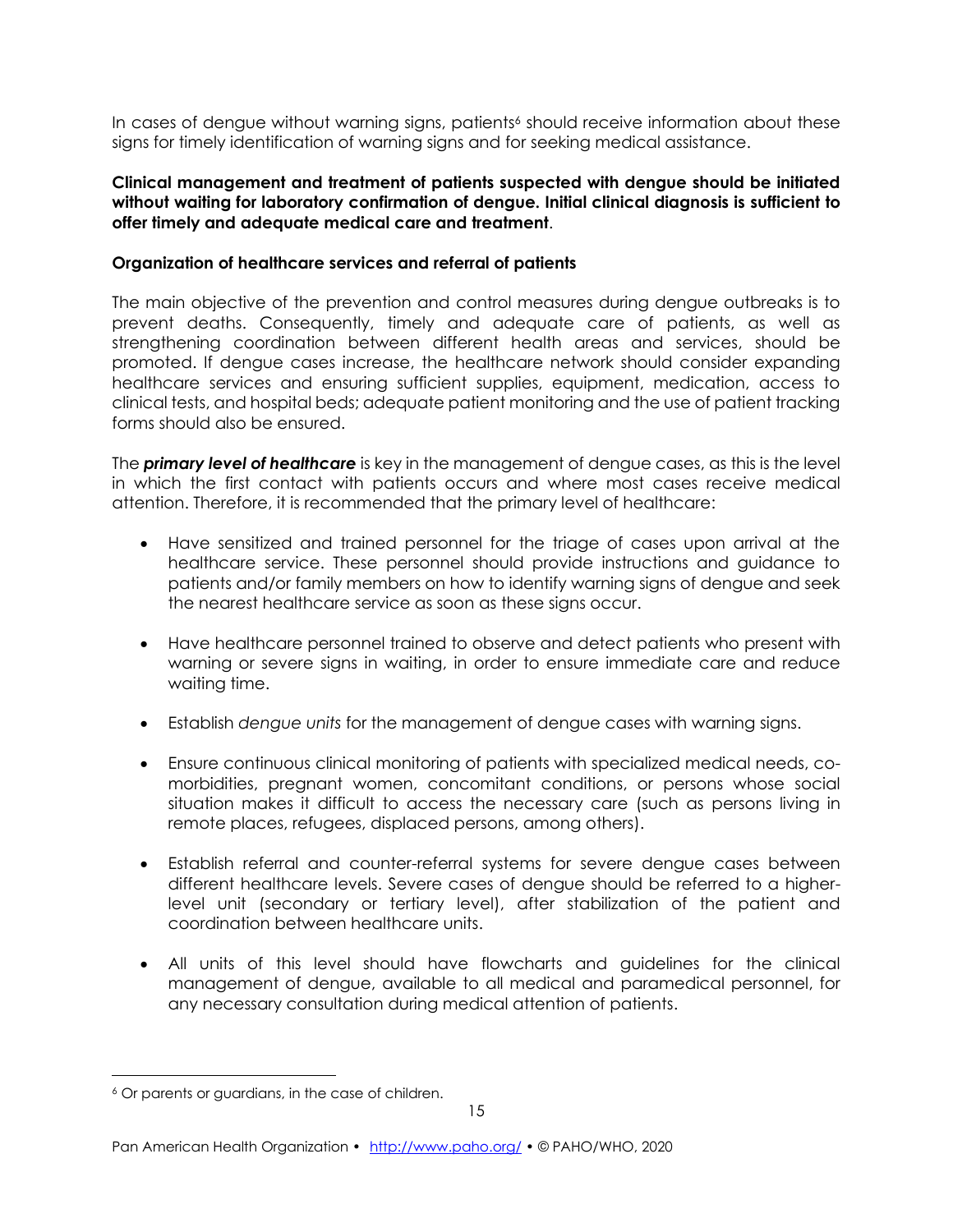The *secondary* **and** *tertiary levels of healthcare* should be designed for the management of severe cases of dengue. Thus, overwhelming these units is avoided and specific clinical care can be provided to patients requiring highly specialized care.

As part of the organization of the healthcare systems in emergency situations or outbreaks, the following is necessary:

- A group of highly specialized physicians should be established to provide medical guidance on diagnosis and management of dengue cases, mainly to support physicians in remote areas (peripheral areas).
- A hotline for consultation with a trained physician, particularly for healthcare personnel in peripheral areas.
- The healthcare personnel in healthcare units should have access to clinical guidelines and flowcharts for the care of dengue cases.
- Continuous education should be maintained in healthcare units, particularly regarding the management of severe and difficult-to-treat cases as well as the analysis of dengue deaths.

A timely approach, the correct classification of cases, and proper case management are key elements of healthcare to prevent patient deaths due to dengue. A delay in medical care for these cases is often related to the cause of death.

#### **Laboratory diagnosis**

Diagnosis and etiological confirmation of dengue infection can be performed through virological assays (viral isolation, detection of genetic material, detection of NS1 protein, or immunohistochemistry) or by serological tests for the detection of IgM antibodies.

#### *Virological diagnosis*

- *Molecular detection*: During the first 5 days from the onset of symptoms (acute phase, viremic period), viral RNA from a serum sample can be detected using molecular techniques such as conventional or real-time reverse transcription polymerase chain reaction (RT-PCR). A positive PCR result (with appropriate controls) confirms the diagnosis.
- *Viral isolation*: Can be performed by intracerebral inoculation in mice or in cell culture. However, due to its complexity, this is rarely used as a routine diagnostic test and is recommended only for research or characterization to complement public health surveillance.
- *NS1 Protein*: The nonstructural protein 1 (NS1) of the dengue virus can be detected by ELISA up to 9 days after the onset of symptoms. However, since it is a protein produced at an early stage of infection, it is most likely detected between the first 3 to 5 days after the onset of symptoms.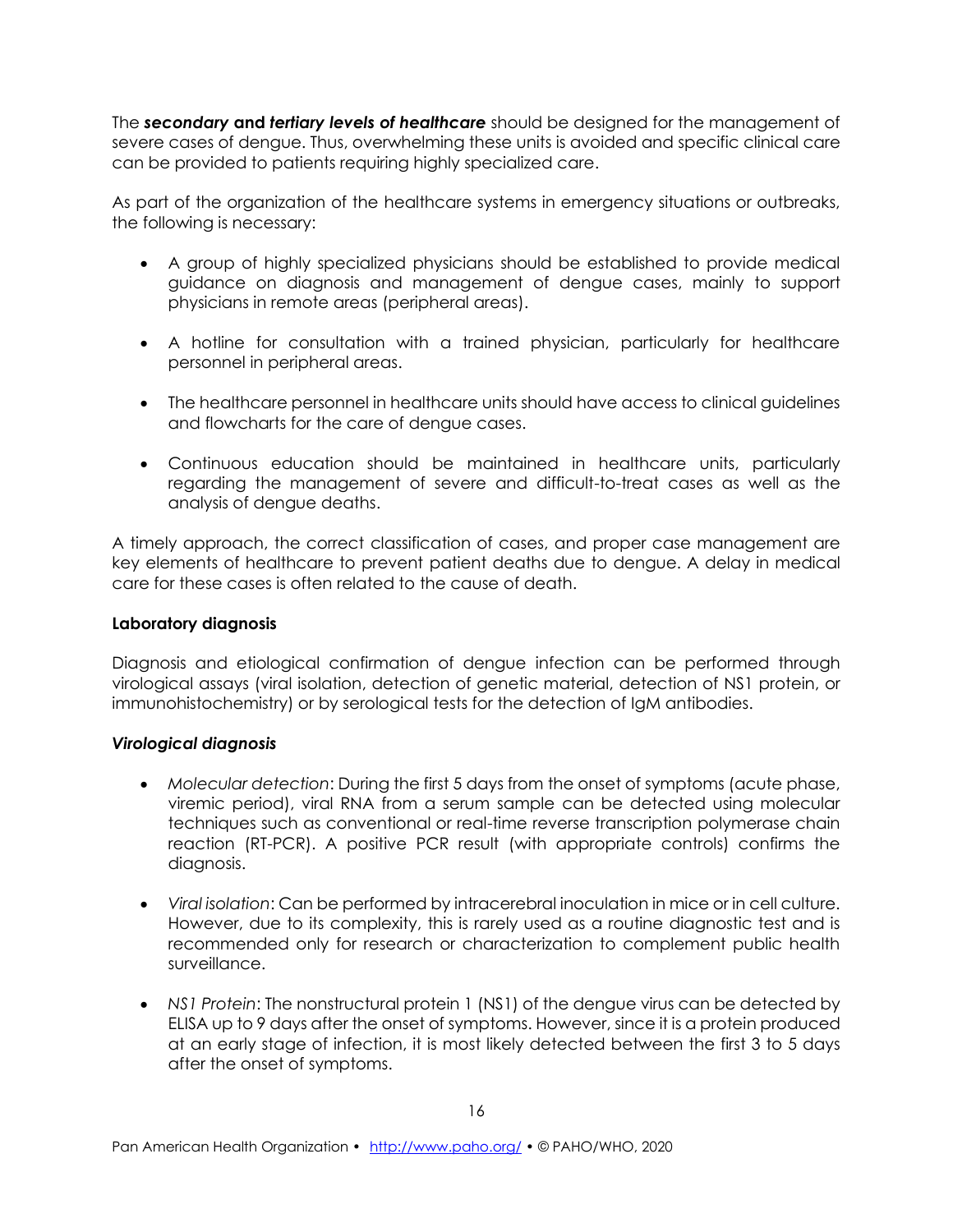• *Post-mortem diagnosis*: In fatal cases, it is recommended to take tissue samples (preferably liver, followed by spleen and kidney) in buffered formalin for histopathological and immunohistochemical assay. Additionally, molecular methods (RT-PCR) from fresh tissue samples (taken in dry tube and maintained in refrigeration), or preserved in paraffin, can also be used for the confirmation of fatal cases associated with dengue or to conduct differential diagnosis.

#### *Serological diagnosis*

A positive IgM result using the ELISA technique (MAC-ELISA or any other immunoassay) in a sample taken after the fifth day of symptom onset is presumptive of recent dengue infection. A single serum in the acute phase is considered presumptive, so it is recommended that a second sample be taken between one and two weeks after the first sample to demonstrate seroconversion (negative to positive) or an increase up to four times the antibody titer (with one quantitative assay).

Cross-reactivity with other flaviviruses (mainly in secondary infections) should be considered in areas where co-circulation with other flaviviruses (e.g., Zika, yellow fever, St. Louis Encephalitis, etc.) is documented and where there is a likelihood that the population has been previously infected.

Therefore, the detection of antibodies for other flaviviruses (e.g., IgM for Zika) by ELISA should be conducted in parallel. A positive result for dengue IgM in the absence of IgM for Zika (negative) is presumptive of dengue infection, while a negative IgM result for dengue with Zika-positive IgM will be presumptive of infection by the latter. However, a positive result for the two assays only indicates a recent flavivirus infection, and therefore, it will not be possible to confirm an etiologic agent. For this reason, results should be analyzed while also considering the clinical characteristics and the epidemiological history of the case.

#### *Rapid tests*

Immunochromatography-based rapid tests have been widely used for the diagnosis of dengue. However, in addition to the challenges observed by cross-reactivity, these types of tests have shown low sensitivity so the negative predictive value is very low, and a negative result will not rule out a case. Due to this, implementation and use of these types of tests for public health purposes should be carefully assessed.

#### **Risk Communication**

Risk communication and information to the public is essential during outbreaks to reduce adverse impact, decrease domestic breeding sites, and for affected persons to seek timely medical assistance, and therefore prevent severe cases and deaths from dengue. Communication messages should focus on the identification of warning signs and obtaining timely medical assistance.

In addition, communication campaigns should raise public awareness on the importance of vector control interventions at home, identification of febrile cases, and special measures for vector control, specifically the control of intra- and peri-domiciliary breeding sites, and personal protection.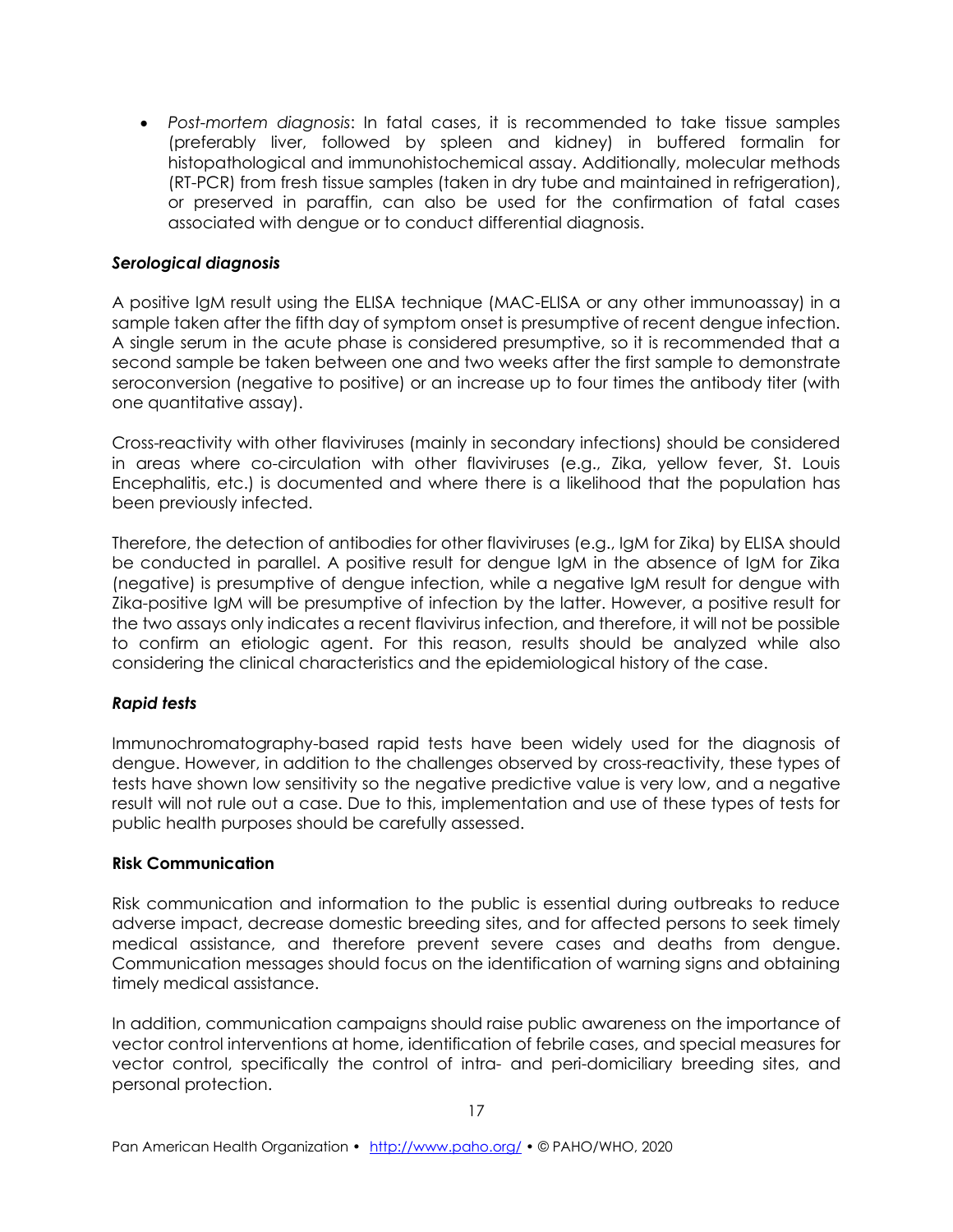#### **Integrated vector management**

The objective of integrated vector management is to improve efficiency and achieve sustainability in vector prevention and control actions, and includes the following:

- Selection of control methods based on knowledge of the biology of the vector, disease transmission, and morbidity.
- Use of multiple interventions, often in combination and in a synergistic and synchronized manner.
- Collaboration of the health sector with other public and private sectors linked to the management of the environment that have work which impacts or could impact reduction of the vector.
- Integration of individuals, families, and other key partners (education, finance, tourism, water and sanitation, and others).
- Establishment of a legal framework that permits an integrated and intersectoral approach.

Given the high infestation by *Aedes aegypti* and the presence of *Aedes albopictus* in the Region, prevention and control measures should be aimed at reducing the density of the vector, with local community acceptance and collaboration in adopting such measures.

Prevention and control measures to be implemented by national authorities should include the following:

- Strengthen environmental management actions, mainly by eliminating vector breeding sites in every home and in common areas of neighborhoods and cities (parks, schools, cemeteries, etc.).
- Organize intensive environmental sanitation campaigns for the elimination of breeding sites in specific areas where routine garbage collection has been interrupted.
- Implement breeding site control measures through the use of physical, biological, and/or chemical methods, with the active involvement of individuals, family members and the community.
- Identify the areas at high-risk of transmission (risk stratification) and prioritize those where there are larger concentrations of people (schools, transportation terminals, hospitals, health centers, etc.). In these areas, the presence of mosquitoes must be removed within a diameter of at least 400 meters. Special attention should be given to health units, so that these are free of the presence of the vector and its breeding sites so that they do not become points of exposure for the virus.
- In areas where active transmission is detected, it is suggested to use adulticide treatment (mainly through spraying) to remove infected adult mosquitoes in order to stop and interrupt transmission. It is important to take into account that this action is of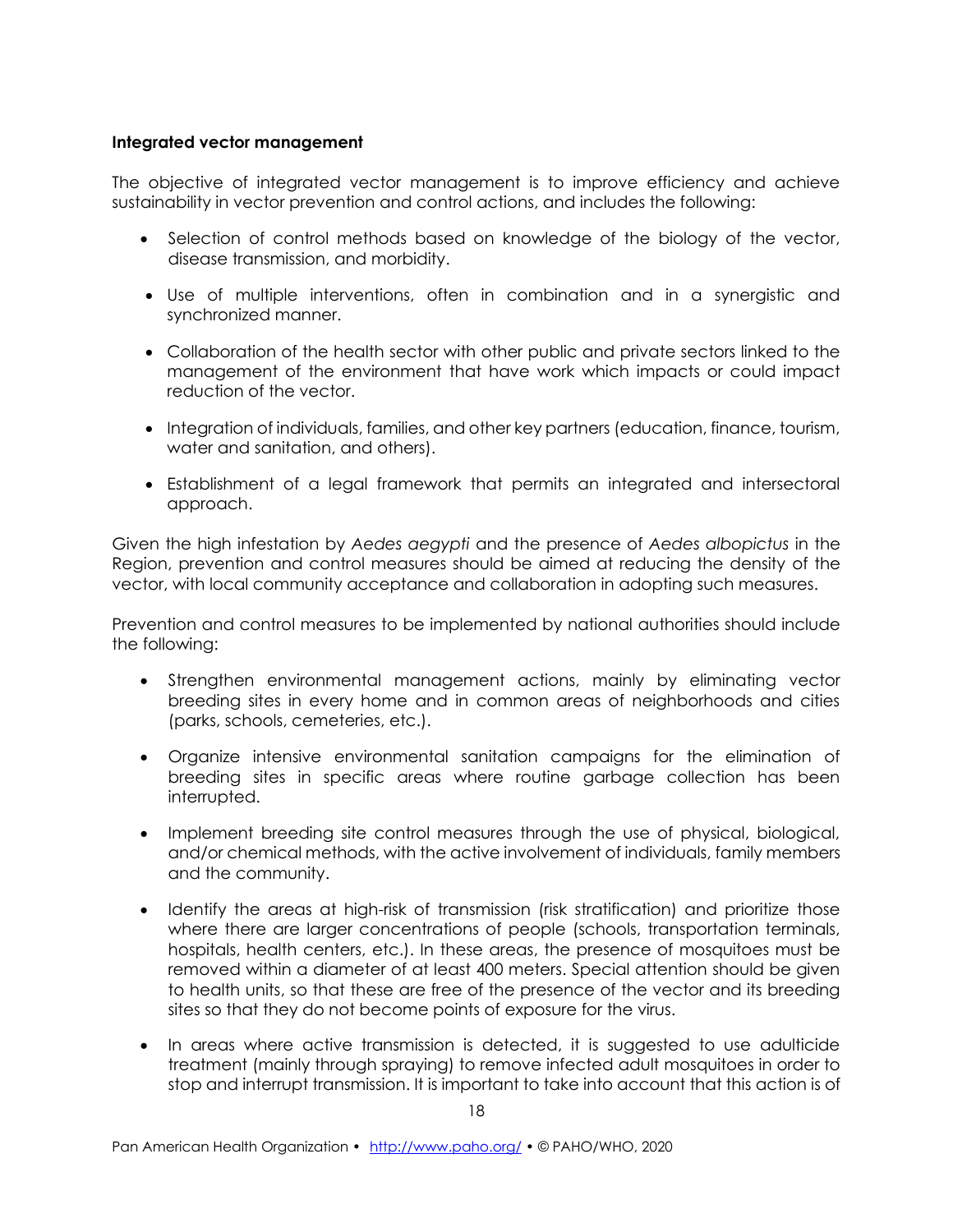exceptional nature and only effective when executed by properly trained personnel following internationally accepted technical guidelines and when performed concomitantly to other proposed actions. Spraying and elimination and/or control of vector breeding sites within households is the main action to interrupt transmission when it intensely occurs. The greatest impact for the elimination of infected adult mosquitoes (active transmission) is achieved with intra-domiciliary spraying, using individual equipment.

- Select appropriate insecticides (in accordance with PAHO/WHO recommendations), verify the product formula, and consider the susceptibility of mosquito populations to that insecticide.
- Maintain and use spraying equipment in an appropriate manner and maintain insecticide reserves.
- Ensure intensified monitoring actions (quality control) of field work operators both during larval control and during adulticide treatment (spraying).
- Emphasize integrated (simultaneous or coordinated) actions for vector control, in space and time (adulticidal and larval control by trained personnel, coupled with sanitation and the promotion of community actions), is essential to achieve a greater impact in the shortest time possible.

#### **Personal Prevention Measures**

Patients infected with the dengue virus are the reservoir of infection for other people both at home and in the community. Therefore, public health measures to minimize the exposure of patients to mosquitoes are critical in preventing the spread of the virus and, consequently, of the disease.

Patients, other household members, and the affected community must be informed about the risk of transmission to others and ways to minimize this risk by reducing the vector population and human-vector contact.

The following actions are recommended to minimize patient-vector contact:

- The patient must rest under mosquito nets, impregnated, or not, with insecticide.
- The patient, as well as other members of the household, must wear long sleeves (when ill persons are in the house) to cover extremities.
- Repellents containing DEET, IR3535, or Icaridine can be applied to exposed skin or clothing and its use must be in strict accordance with the instructions on the product label.
- Use wire-mesh/mosquito nets on doors and windows.

These personal prevention measures are also effective in preventing the transmission of the virus to healthy people.